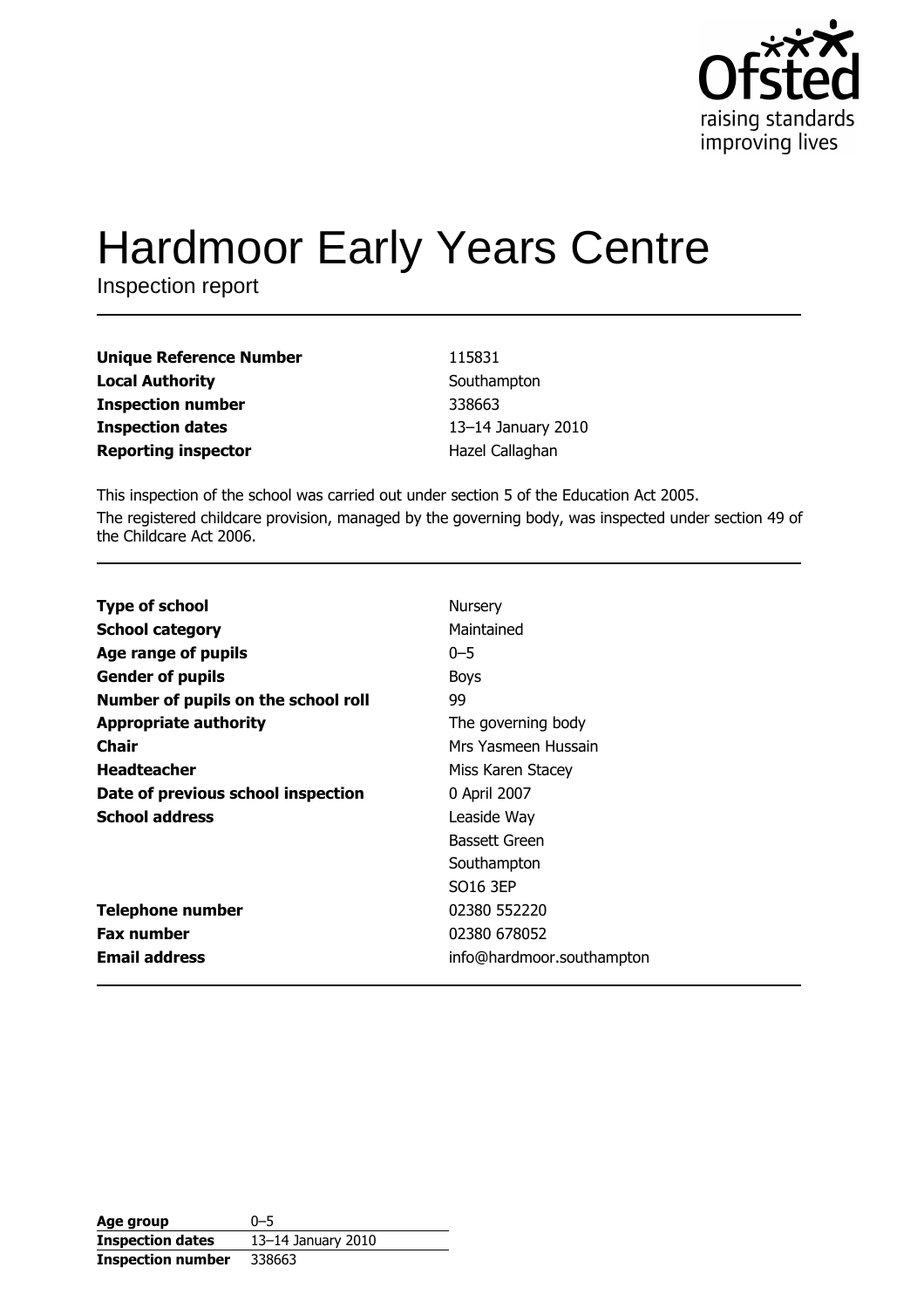Number of children on roll in the registered childcare provision Date of last inspection of registered childcare provision

Not previously inspected

The Office for Standards in Education, Children's Services and Skills (Ofsted) regulates and inspects to achieve excellence in the care of children and young people, and in education and skills for learners of all ages. It regulates and inspects childcare and children's social care, and inspects the Children and Family Court Advisory Support Service (Cafcass), schools, colleges, initial teacher training, work-based learning and skills training, adult and community learning, and education and training in prisons and other secure establishments. It rates council children's services, and inspects services for looked after children, safequarding and child protection.

Further copies of this report are obtainable from the school. Under the Education Act 2005, the school must provide a copy of this report free of charge to certain categories of people. A charge not exceeding the full cost of reproduction may be made for any other copies supplied.

If you would like a copy of this document in a different format, such as large print or Braille, please telephone 08456 404045, or email enquiries@ofsted.gov.uk.

You may copy all or parts of this document for non-commercial educational purposes, as long as you give details of the source and date of publication and do not alter the documentation in any way.

Royal Exchange Buildings St Ann's Square Manchester M2 7LA T: 08456 404045 Textphone: 0161 618 8524 E: enquiries@ofsted.gov.uk W: www.ofsted.gov.uk © Crown copyright 2010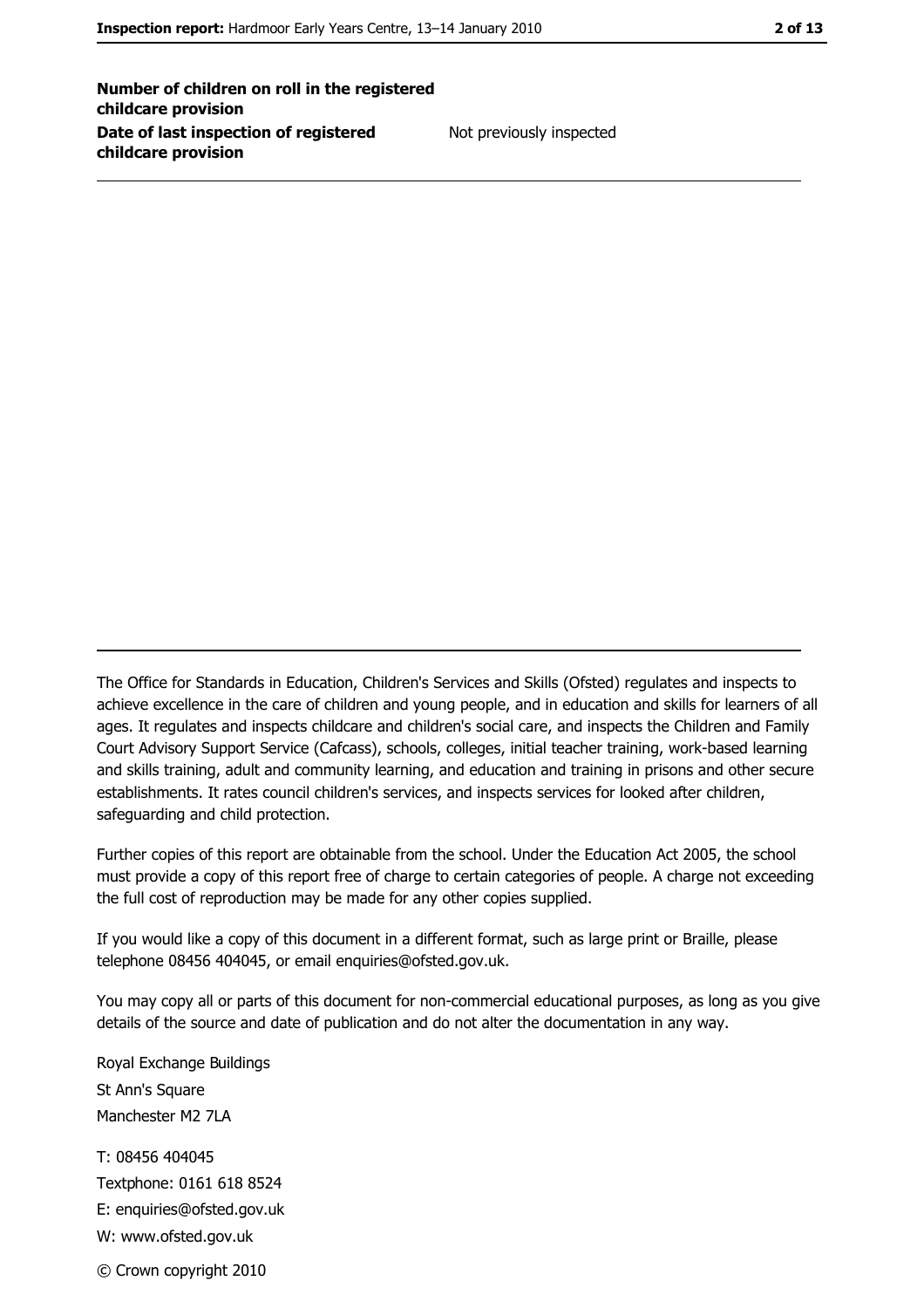# **Introduction**

This inspection was carried out by two additional inspectors. The inspectors made 10 observations of varying lengths of children's learning, observed the quality of provision in the setting for children age 0-3 years as well as in the Nursery, and held meetings with governors, staff and parents. They observed the school's work, and looked at a variety of reports about the school made by outside agencies, the centre improvement plan, curriculum planning, a selection of children's 'Learning Journey' booklets, records of the staff's observations and assessments, various policies and documents related to procedures for the safeguarding of children. The 87 guestionnaires returned by parents and carers were scrutinised.

The inspection team reviewed many aspects of the school's work. It looked in detail at the following:

- the extent to which all children make good progress, especially the boys, those in  $\blacksquare$ the early stages of learning English and those children of different ethnic groups
- the quality and accuracy of assessment in all areas of the early years curriculum  $\blacksquare$
- the extent to which senior leaders make accurate judgements about the school's  $\blacksquare$ provision and its effectiveness.

# Information about the school

Hardmoor Early Years Centre is part of the Swaything Sure Start Children's Centre and provides all-year-round education for children aged 3-5 years. It is also registered as a provider of all-day childcare for children aged 3 months to 3 years and children of 3-5 years. Extended services for families and toddlers are also provided on site each week. All aspects of this provision are managed by the school's governing body. An opportunity playgroup is also held on site each week but it is not managed by the governors and was not inspected by the team.

Children are drawn from across the city of Southampton and come from a wide variety of ethnic groups. The largest group come from White British backgrounds but almost half of the children attending the Early Years Centre do not have English as their home language. In the Nursery, an above average proportion of children have English as an additional language. The most common languages are Urdu, Punjabi and Polish. There is also an above average proportion of children attending the Nursery who have been identified as having special educational needs. The Nursery also provides six places for children identified as having a variety of specific special educational needs. The centre has recently extended its hours so that children in the Nursery can attend 15 hours each week. This has meant that all staff have had their hours and contracts changed to enable this flexible provision to be successfully introduced. The school was awarded the Flying High for Quality in the Early Years accreditation in March 2009.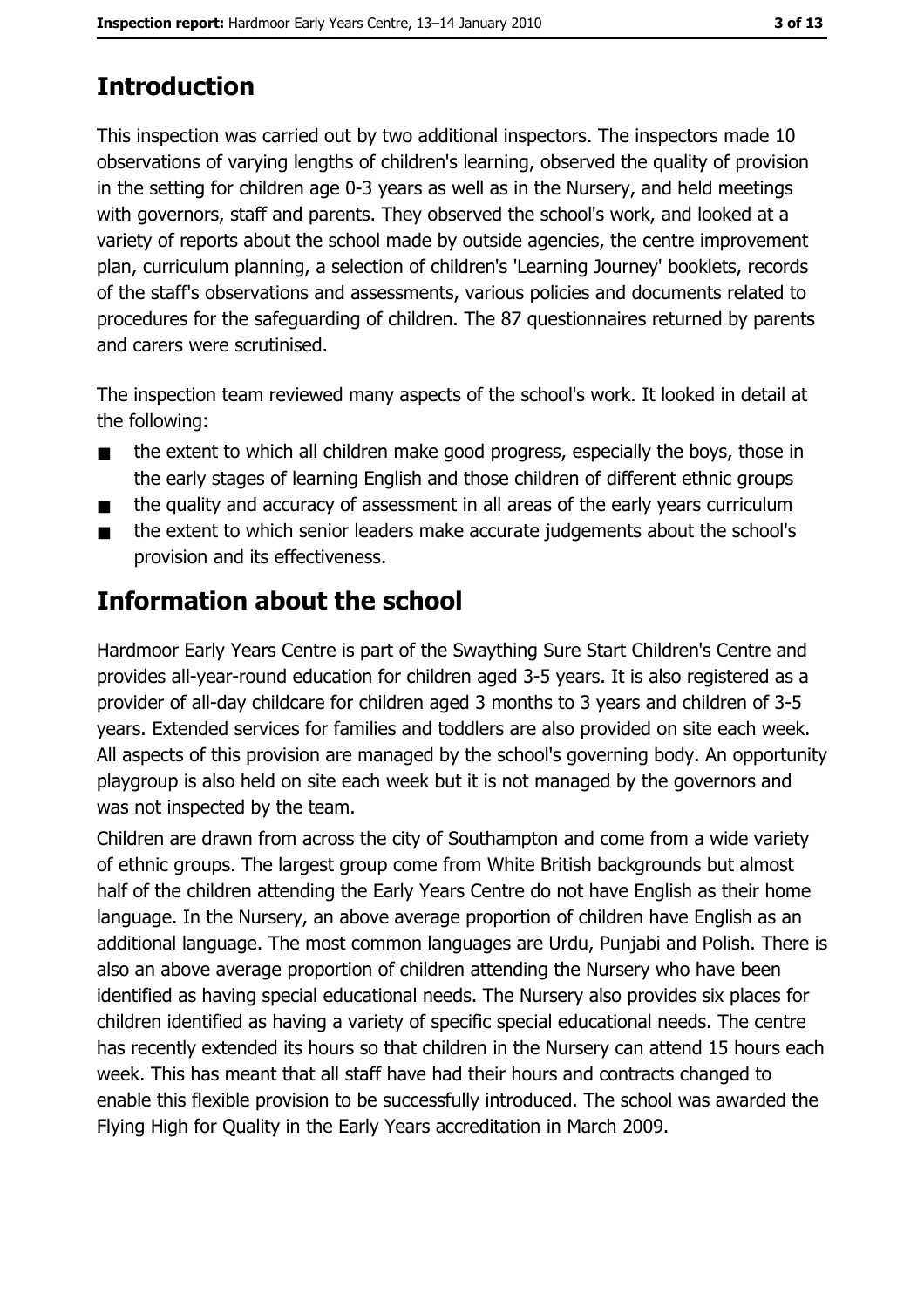# **Inspection judgements**

# Overall effectiveness: how good is the school?

## The school's capacity for sustained improvement

# **Main findings**

Hardmoor Early Years Centre is a good school that provides a stimulating environment in which all its children flourish. It has grown rapidly over the last four years and the good provision identified at the last inspection is still clearly evident. Even though many changes have been made to staff hours and their roles and responsibilities, the good quality provision has been well maintained so that the care and education provided continue to be at least good and in many areas it is outstanding. Innovative practice based on well regarded research has been introduced that is successfully prompting many aspects of children's development. The school has improved the systems for evaluating children's learning well. These now clearly influence the planning of the curriculum so that it meets children's needs very effectively. Attainment and progress have consequently both improved, with progress now judged outstanding The site has been further improved and all areas are used well to stimulate children's learning and development. Self-evaluation is accurate and the ability of staff to take on many new challenges and to make these work is clear evidence of their excellent capacity for further improvement.

Children of all ages, abilities and backgrounds, including those with English as an additional language and from minority ethnic groups, achieve well. Those children identified as having special educational needs and/or disabilities often make significant gains in their learning and development because the highly experienced staff provide very effective support that enables them to achieve particularly well. The large proportion of children with English as an additional language make good progress and their attainment is often higher than expected for their age by the time they leave the centre. These good gains are due to the excellent quality of teaching, the high quality care children receive and to the exciting range of activities provided that stimulate children's interest and desire to learn.

Strong partnerships are built with the parents and carers throughout the centre. Their trust in the staff and the support they are given are integral to children's happiness at the centre whether as babies and toddlers in the childcare facilities or in the Nursery classes. This was well exemplified in many parents' and carers' remarks, of which this was typical, 'All staff are very approachable and friendly, always willing to take the time to talk and discuss things.' Another commented, 'Every staff member I trust and have a positive relationship with. I think it is very special.'

There is a very strong ethos throughout the centre. This is led by the headteacher and espoused by all staff. Together, they are working to adjust the management structure so that it is fully in tune with the new status and opening hours of the centre. Given the many successes in improvement so far, the potential for the development of leaders'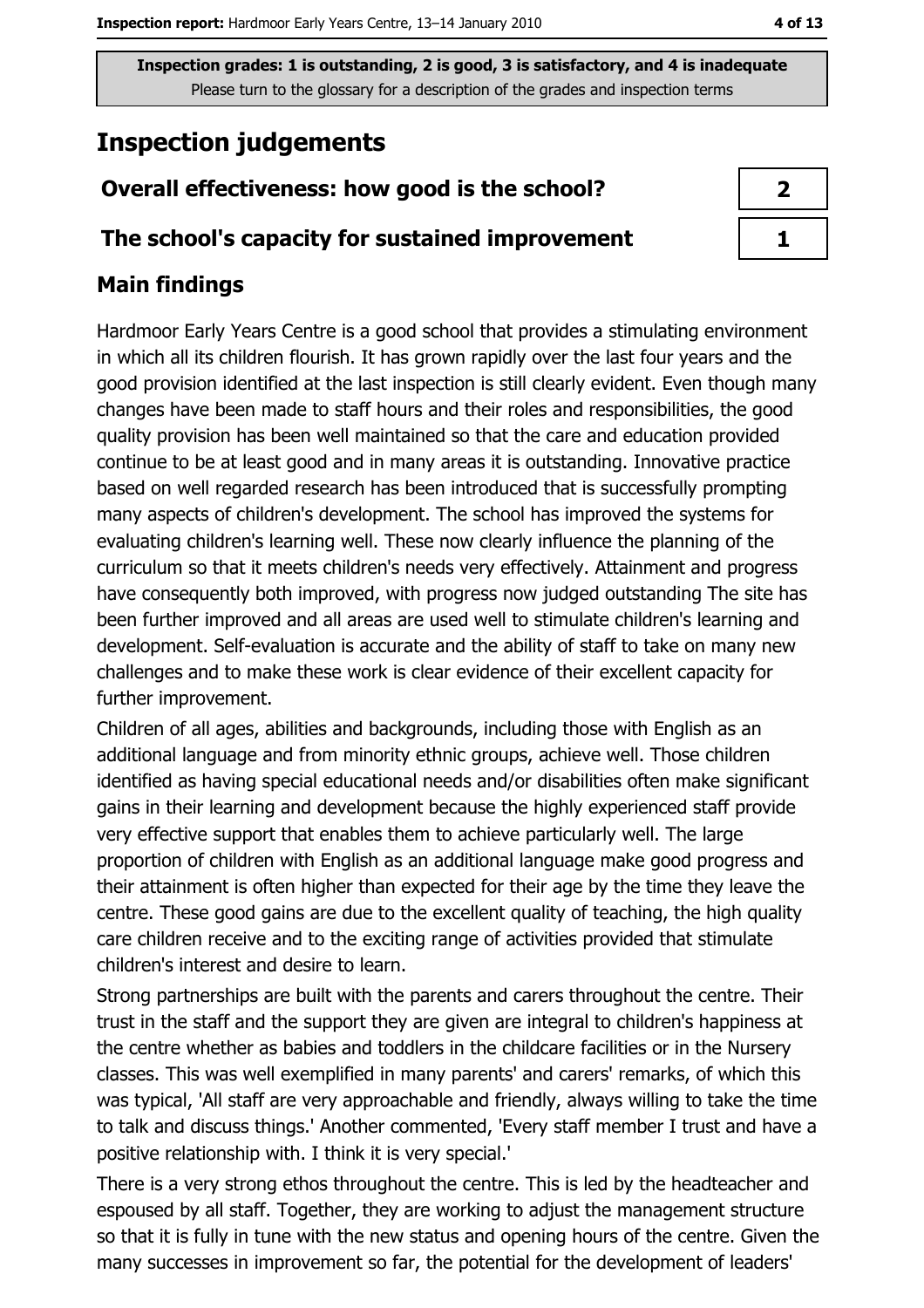roles and responsibilities across all elements of the centre's work is very good. However, the changes are new and as yet mostly untried.

Safeguarding of children is of high priority and staff are diligent in their approach, with careful supervision of children at all times. Risk assessment is adequate, although staff accept it could be more probing and recorded in more detail. Parents and carers who responded to the questionnaire were unanimous in their recognition of the high levels of care.

## What does the school need to do to improve further?

- Ensure procedures for the identification and recording of possible risks and how  $\blacksquare$ they can be minimised are sufficiently probing.
- Make sure the effective running of the centre reflects at all times senior and middle  $\blacksquare$ managers' joint responsibility for children's progress and development.

# Outcomes for individuals and groups of children

Children start in the Nursery with the full range of abilities but many have a more limited scope of experiences and knowledge than is expected for their age, especially in English and in language development. They make excellent progress, however, under the sensitive and knowledgeable skills of the key workers and the vast majority achieve extremely well from their different starting points. The staff have accurately identified, however, that children's progress in developing an awareness of sounds and letters is not as strong as other areas of development and this is a focus for improvement.

Children love comina to the Nursery and attend very regularly. They are eager to start their activities and often show exceptional levels of concentration when working alone and with the support of their key workers. All children have developed exceptional levels of independence and an ability to organise their own activities. One little boy was fully absorbed in writing letters, for example. He selected stamps he needed then made appropriate marks on the envelopes to show who they were for. Three little girls were equally absorbed by the changes in the snow as they stirred it, watching how its colour changed and how it eventually disappeared. They chatted excitedly about what was happening, making suggestions about where the snow had gone. Even though children are excited and absorbed by their own activities, they are equally positive about the adult-led tasks. One boy said, 'Oh good, small group time', as his group settled around his key worker to explore the comparative sizes of their model bears.

Children develop strong relationships with their key workers but also feel exceptionally safe and well cared for by all the adults. They know that support and help is always close by. They consequently grow in self-confidence and understand how to keep themselves safe. Children behave well and this supports their ability to concentrate. They share resources sensibly and often show spontaneous acts of kindness to each other such as helping to put on aprons for painting. Their very positive attitudes to school and the activities provided prepare them well for their next stage of learning.

 $\overline{2}$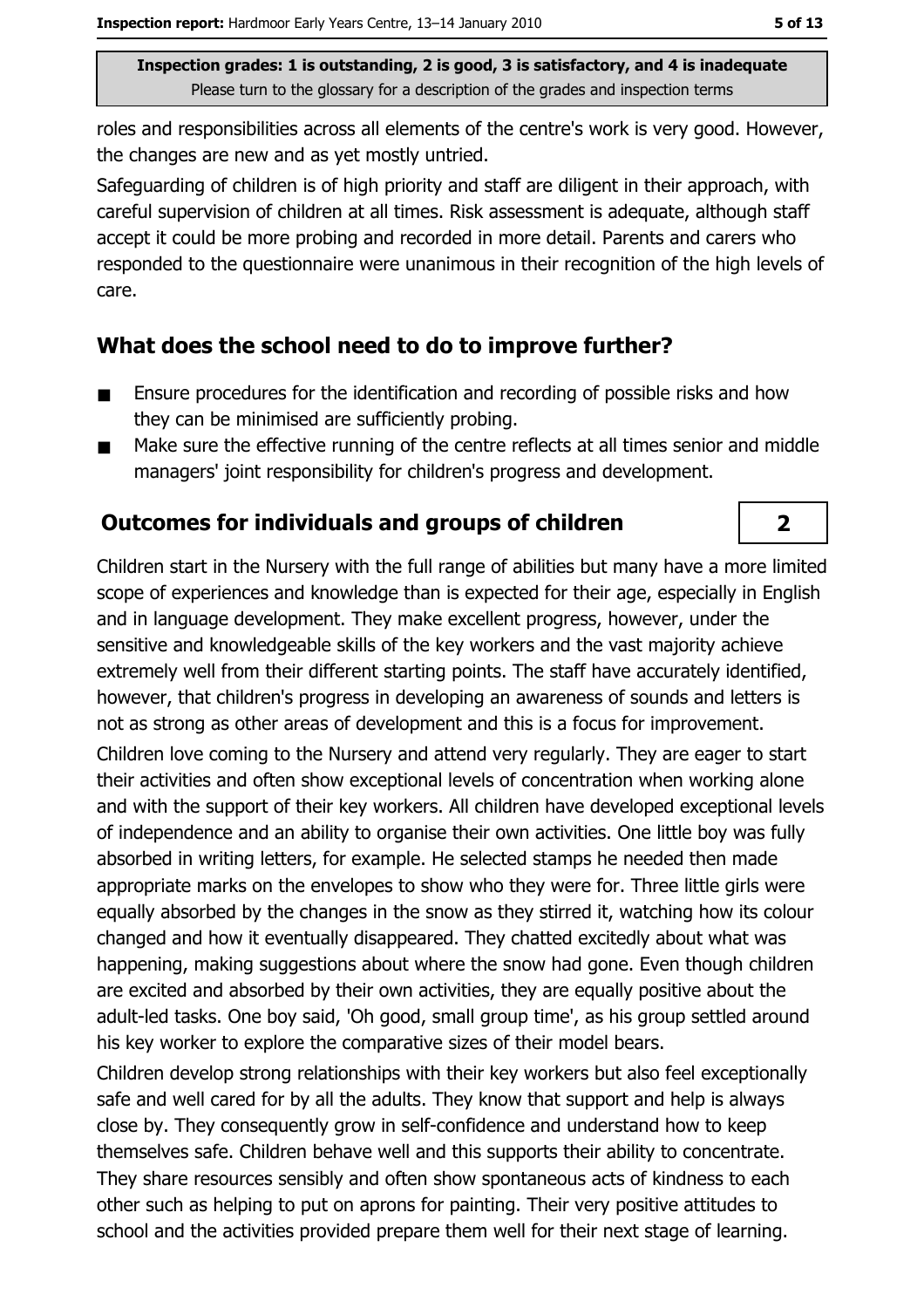#### These are the grades for children's outcomes

| <b>Outcomes for children in the Early Years Foundation Stage</b>                                              |                |  |
|---------------------------------------------------------------------------------------------------------------|----------------|--|
| Children's achievement and the extent to which they enjoy their learning                                      |                |  |
| Taking into account:<br>Children's attainment <sup>1</sup>                                                    | 2              |  |
| The quality of children's learning and their progress                                                         | 1.             |  |
| The quality of learning for children with special educational needs and/or<br>disabilities and their progress |                |  |
| The extent to which children feel safe                                                                        |                |  |
| <b>Children's behaviour</b>                                                                                   |                |  |
| The extent to which children adopt healthy lifestyles                                                         |                |  |
| The extent to which children contribute to the school and wider community                                     |                |  |
| The extent to which children develop skills that will contribute to their future<br>economic well-being       |                |  |
| Taking into account:                                                                                          | $\overline{2}$ |  |
| Children's attendance <sup>1</sup>                                                                            |                |  |
| The extent of children's spiritual, moral, social and cultural development                                    | 2              |  |

## How effective is the provision?

The provision across all aspects of the centre is outstanding. Pastoral care for all children is excellent and welfare arrangements extremely thorough in the Nursery, in the care sessions before and after school, and in the 0-3 care provision. Wherever the children are in the centre, they are well supervised and supported as they pursue their activities. Staff are experienced and very knowledgeable, having a very good understanding of how children of all ages develop and learn. In the babies' room, it was very evident that children were happy and well stimulated by their surroundings. Staff ensure that their needs are very well met and all routines reflect as much as is possible the routines the children have at home. Excellent communications with parents and carers, which often start in the 'Parent and Toddlers' groups, are enhanced by the home visits before children start to attend full time. In the Nursery, the range of activities is extremely well matched to children's interests and used to provide activities that stimulate their curiosity and involvement. A good range of resources in both the babies'

The grades for attainment and attendance are: 1 is high; 2 is above average; 3 is broadly average; and 4 is low.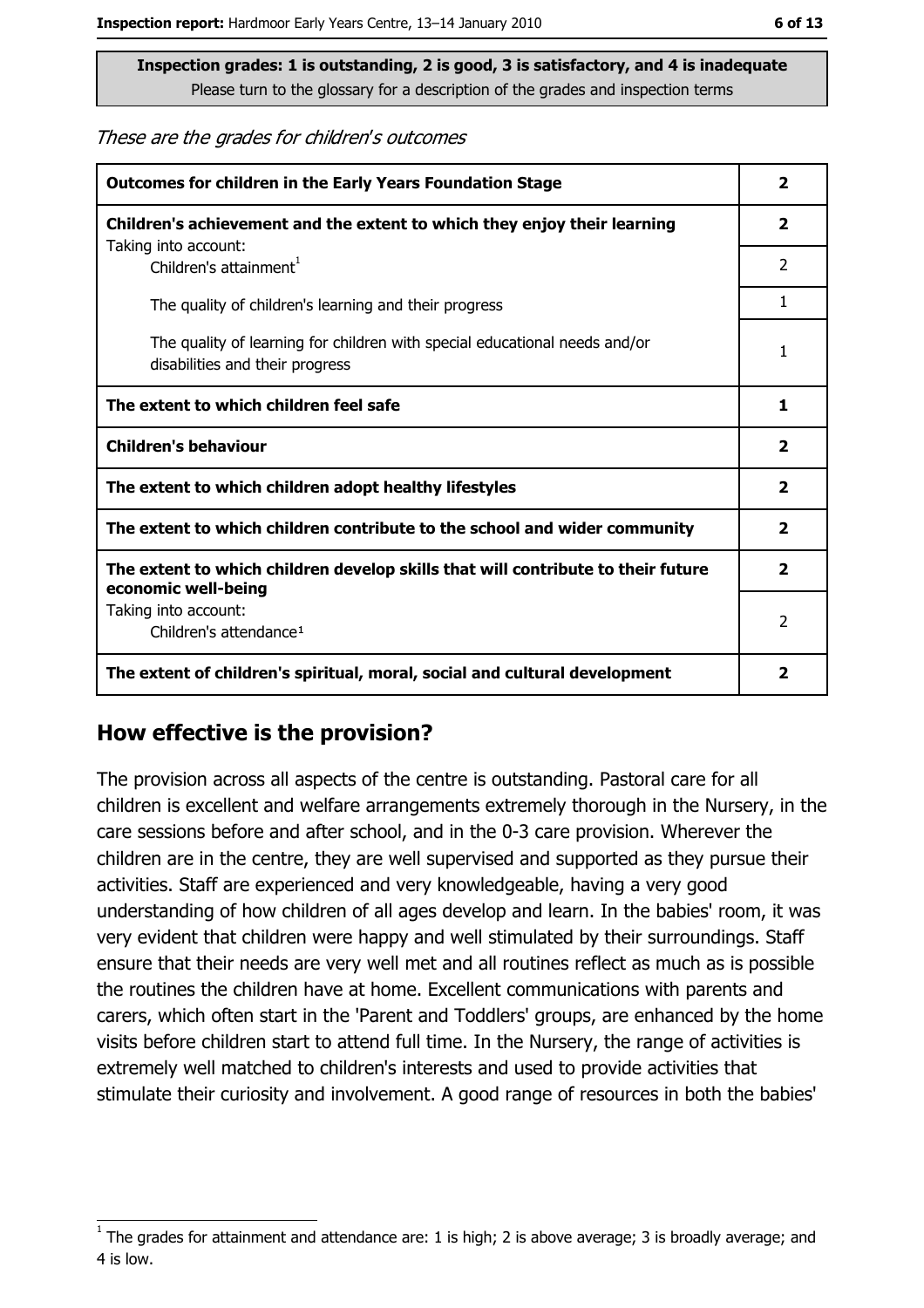room and in the Nursery, along with daily use of the well developed outside areas, stimulate children's desire to experiment and explore, so extending their development well. Beaming faces and delight are typical responses throughout the centre.

Teachers in the Nursery are skilled at assessing where children are in their learning and, with the key workers, successfully identify their important next steps. Staff know the right moment to ask questions and suggest ways of working so that children's understanding and skills are extended. Children with special educational needs and/or disabilities are given additional support to meet their specific learning or developmental needs. Those who are quick to learn and have particular gifts and talents are also provided with additional support that effectively extends their learning. The progress of boys has been identified as a potential concern, especially in handwriting. So, a variety of strategies have been employed that are having a very positive impact on their physical development and consequently on their dexterity and interest in writing. Many staff speak a variety of languages and this supports children in the early stages of learning English well, extending their vocabulary and understanding so they succeed in their activities.

| The quality of provision in the Early Years Foundation Stage                                                  |  |
|---------------------------------------------------------------------------------------------------------------|--|
| The quality of teaching                                                                                       |  |
| Taking into account:<br>The use of assessment to support learning                                             |  |
| The extent to which the curriculum meets children's needs, including, where<br>relevant, through partnerships |  |
| The effectiveness of care, guidance and support                                                               |  |

These are the grades for the quality of provision

## How effective are leadership and management?

The headteacher has a very clear philosophy, which provides the drive for improvement across all aspects of the centre. Teamwork is strong and new staff are quickly part of the effective team. Continuing professional development and training is regularly completed. All staff put the children's welfare at the centre of their work and they build very strong partnerships with the families and with outside agencies. Children of all backgrounds and abilities are treated as individuals and their diverse needs met well. The community is consequently a happy and calm environment where children and families work together harmoniously. Comprehensive procedures to formally monitor all aspects of the work of the centre are carried out primarily by the headteacher. Governors also play an important part in the monitoring of the school's effectiveness and planning for the future. As with all aspects of the school's work, the staff and governors have evaluated their provision for further promoting community cohesion and have identified aspects that can be improved. All requirements for safeguarding children are in place and at the time of the inspection carried out appropriately.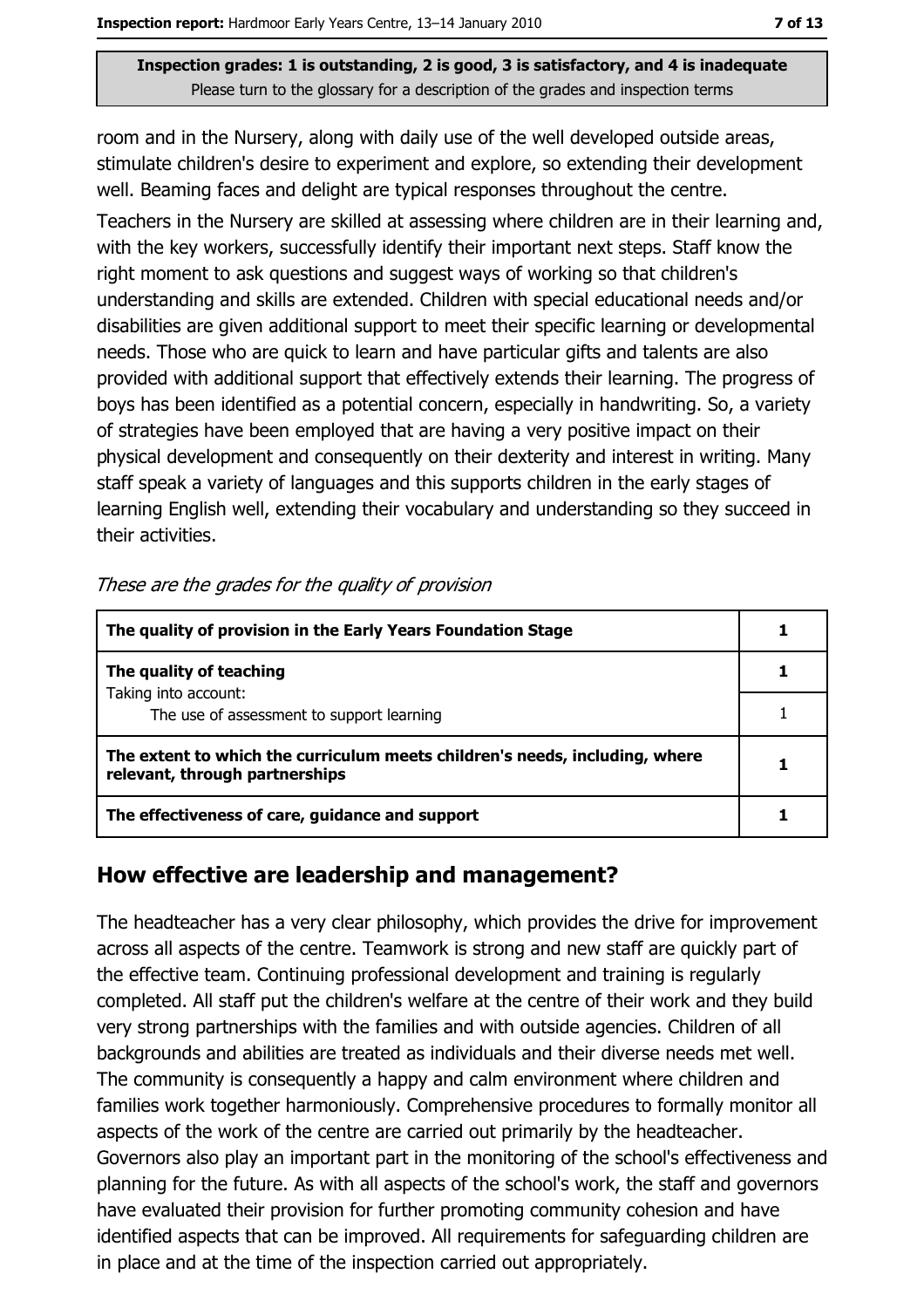These are the grades for leadership and management

| The effectiveness of leadership and management in the Early Years Foundation<br><b>Stage</b>                                                                        | $\overline{\mathbf{2}}$ |
|---------------------------------------------------------------------------------------------------------------------------------------------------------------------|-------------------------|
| The effectiveness of leadership and management in embedding ambition and<br>driving improvement                                                                     | $\overline{\mathbf{2}}$ |
| Taking into account:<br>The leadership and management of teaching and learning                                                                                      | 2                       |
| The effectiveness of the governing body in challenging and supporting the<br>school so that weaknesses are tackled decisively and statutory responsibilities<br>met | $\mathbf{2}$            |
| The effectiveness of the school's engagement with parents and carers                                                                                                | 1                       |
| The effectiveness of partnerships in promoting learning and well-being                                                                                              | 1                       |
| The effectiveness with which the school promotes equality of opportunity and<br>tackles discrimination                                                              | $\overline{\mathbf{2}}$ |
| The effectiveness of safeguarding procedures                                                                                                                        | 3                       |
| The effectiveness with which the school promotes community cohesion                                                                                                 | $\mathcal{P}$           |
| The effectiveness with which the school deploys resources to achieve value for<br>money                                                                             | $\overline{2}$          |

## **Views of parents and carers**

The parents and carers who responded to the questionnaire were unanimous in their support of the school. The very few concerns shown on the questionnaire were significantly outweighed by the strong positive responses. Many parents wrote in praise of the centre. Typical of many responses, both written and shared verbally by parents, were "Excellent feedback and support for me and my child, I was supported in all the developmental steps of my small child'; 'We particularly like the integrated mix of all the age groups at the day care nursery making it a more of a family environment' and 'My child is stimulated and challenged and his key worker is always very helpful with suggestions for how to encourage and help him as well as feedback on how he is doing'.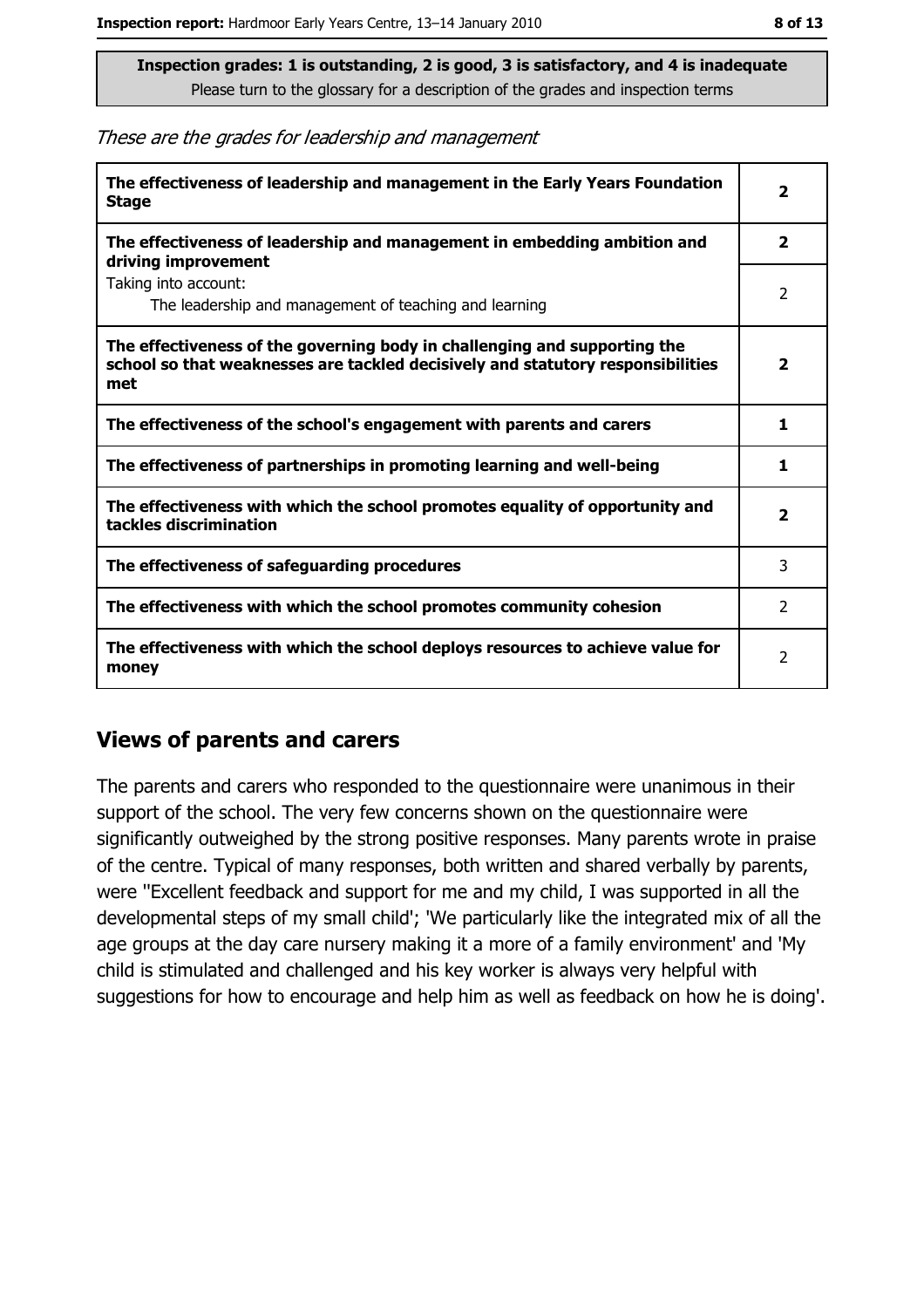# Responses from parents and carers to Ofsted's questionnaire

Ofsted invited all the registered parents and carers of children registered at Hardmoor Early Years Centre to complete a questionnaire about their views of the school.

In the questionnaire, parents and carers were asked to record how strongly they agreed with 13 statements about the school.

The inspection team received 87 completed questionnaires by the end of the on-site inspection. In total, there are 131 children registered at the school.

| <b>Statements</b>                                                                                                                                                                                                                                       | <b>Strongly</b><br><b>Agree</b> |               | <b>Agree</b> |               | <b>Disagree</b> |               | <b>Strongly</b><br>disagree |               |
|---------------------------------------------------------------------------------------------------------------------------------------------------------------------------------------------------------------------------------------------------------|---------------------------------|---------------|--------------|---------------|-----------------|---------------|-----------------------------|---------------|
|                                                                                                                                                                                                                                                         | <b>Total</b>                    | $\frac{0}{0}$ | <b>Total</b> | $\frac{0}{0}$ | <b>Total</b>    | $\frac{1}{2}$ | <b>Total</b>                | $\frac{1}{2}$ |
| My child enjoys school                                                                                                                                                                                                                                  | 64                              | 74            | 23           | 26            | 0               | 0             | 0                           | 0             |
| The school keeps my child<br>safe                                                                                                                                                                                                                       | 70                              | 80            | 17           | 20            | $\mathbf 0$     | 0             | 0                           | 0             |
| The school informs me<br>about my child's progress                                                                                                                                                                                                      | 56                              | 64            | 29           | 33            | $\mathbf{1}$    | $\mathbf{1}$  | 0                           | 0             |
| My child is making enough<br>progress at this school                                                                                                                                                                                                    | 58                              | 67            | 26           | 30            | 1               | 1             | 0                           | 0             |
| The teaching is good at this<br>school                                                                                                                                                                                                                  | 69                              | 79            | 16           | 18            | $\mathbf 0$     | 0             | 0                           | 0             |
| The school helps me to<br>support my child's learning                                                                                                                                                                                                   | 57                              | 66            | 28           | 32            | $\mathbf{1}$    | $\mathbf{1}$  | 0                           | 0             |
| The school helps my child to<br>have a healthy lifestyle                                                                                                                                                                                                | 53                              | 61            | 34           | 39            | $\mathbf 0$     | 0             | 0                           | 0             |
| The school makes sure that<br>my child is well prepared for<br>the future (for example<br>changing year group,<br>changing school, and for<br>children who are finishing<br>school, entering further or<br>higher education, or<br>entering employment) | 50                              | 57            | 35           | 40            | $\overline{0}$  | 0             | 0                           | $\mathbf 0$   |
| The school meets my child's<br>particular needs                                                                                                                                                                                                         | 58                              | 67            | 27           | 31            | $\mathbf 0$     | 0             | 0                           | 0             |
| The school deals effectively<br>with unacceptable behaviour                                                                                                                                                                                             | 56                              | 64            | 29           | 33            | $\mathbf{1}$    | $\mathbf{1}$  | 0                           | 0             |
| The school takes account of<br>my suggestions and<br>concerns                                                                                                                                                                                           | 57                              | 66            | 26           | 30            | $\mathbf 1$     | $\mathbf{1}$  | 0                           | 0             |
| The school is led and<br>managed effectively                                                                                                                                                                                                            | 69                              | 79            | 15           | 17            | $\mathbf{1}$    | $\mathbf{1}$  | 0                           | 0             |
| Overall, I am happy with my<br>child's experience at this<br>school                                                                                                                                                                                     | 72                              | 83            | 14           | 16            | $\pmb{0}$       | 0             | 0                           | 0             |

The table above summarises the responses that parents and carers made to each statement. The percentages indicate the proportion of parents and carers giving that response out of the total number of completed questionnaires. Where one or more parents and carers chose not to answer a particular question, the percentages will not add up to 100%.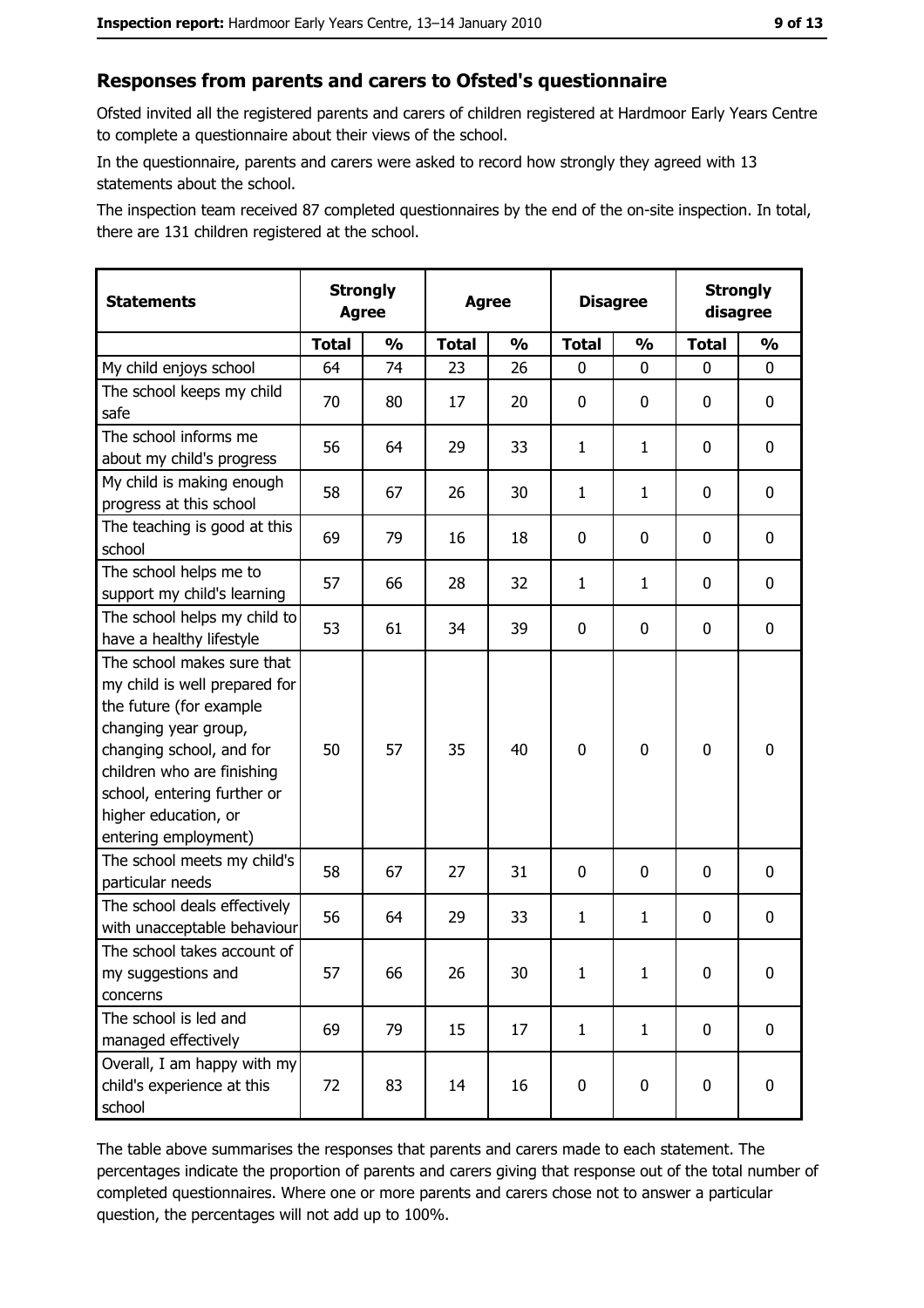# Glossary

| Grade   | <b>Judgement</b> | <b>Description</b>                                                                                                                                                                                                                |  |  |
|---------|------------------|-----------------------------------------------------------------------------------------------------------------------------------------------------------------------------------------------------------------------------------|--|--|
| Grade 1 | Outstanding      | These features are highly effective. An oustanding<br>school provides exceptionally well for its children's<br>needs.                                                                                                             |  |  |
| Grade 2 | Good             | These are very positive features of a school. A school<br>that is good is serving its children well.                                                                                                                              |  |  |
| Grade 3 | Satisfactory     | These features are of reasonable quality. A satisfactory<br>school is providing adequately for its children.                                                                                                                      |  |  |
| Grade 4 | Inadequate       | These features are not of an acceptable standard. An<br>inadequate school needs to make significant<br>improvement in order to meet the needs of its children.<br>Ofsted inspectors will make further visits until it<br>improves |  |  |

# What inspection judgements mean

## Overall effectiveness of schools inspected between September 2007 and July 2008

|                       | Overall effectiveness judgement (percentage of<br>schools) |      |                     |                   |
|-----------------------|------------------------------------------------------------|------|---------------------|-------------------|
| <b>Type of school</b> | <b>Outstanding</b>                                         | Good | <b>Satisfactory</b> | <b>Inadequate</b> |
| Nursery schools       | 39                                                         | 58   | 3                   | 0                 |
| Primary schools       | 13                                                         | 50   | 33                  | 4                 |
| Secondary schools     | 17                                                         | 40   | 34                  | 9                 |
| Sixth forms           | 18                                                         | 43   | 37                  | $\overline{2}$    |
| Special schools       | 26                                                         | 54   | 18                  | $\overline{2}$    |
| Pupil referral units  | 7                                                          | 55   | 30                  | 7                 |
| All schools           | 15                                                         | 49   | 32                  | 5                 |

New school inspection arrangements were introduced on 1 September 2009. This means that inspectors now make some additional judgements that were not made previously.

The data in the table above were reported in The Annual Report of Her Majesty's Chief Inspector of Education, Children's Services and Skills 2007/08.

Percentages are rounded and do not always add exactly to 100. Secondary school figures include those that have sixth forms, and sixth form figures include only the data specifically for sixth form inspection judgements.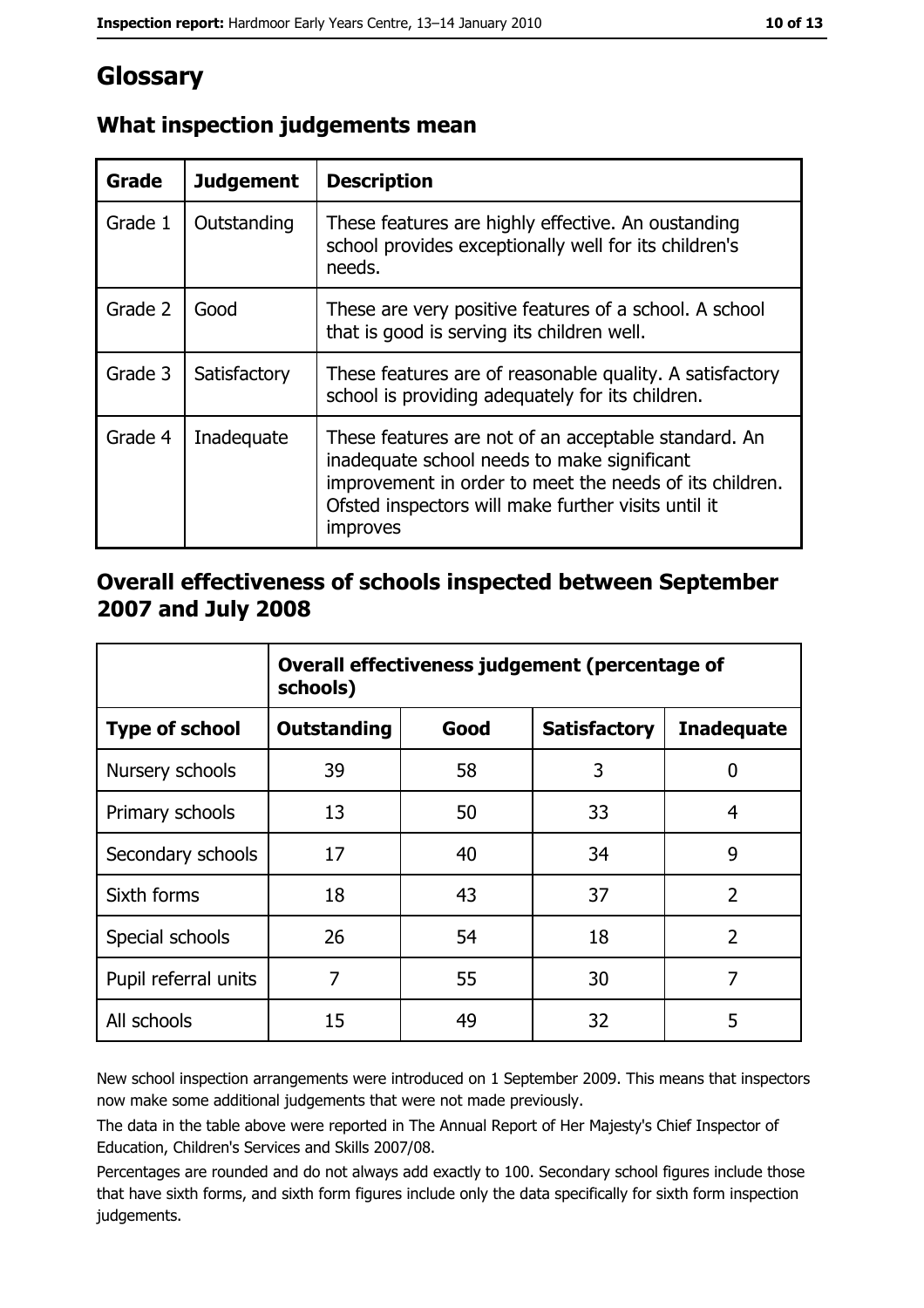# **Common terminology used by inspectors**

| Achievement:               | the progress and success of a child in their<br>learning and development.                                                                                                                                                                                                                                                                                                                                        |
|----------------------------|------------------------------------------------------------------------------------------------------------------------------------------------------------------------------------------------------------------------------------------------------------------------------------------------------------------------------------------------------------------------------------------------------------------|
| Attainment:                | in other phases of school, for example<br>primary schools, attainment is the<br>standard of the pupils' work shown by test<br>and examination results and in lessons.<br>However, there is no national average for<br>three- and four-year-olds. Therefore, in<br>inspections of nursery schools, inspectors<br>take account of expectations in the<br>age-related bands of the Early Years<br>Foundation Stage. |
| Capacity to improve:       | the proven ability of the school to<br>continue improving. Inspectors base this<br>judgement on what the school has<br>accomplished so far and on the quality of<br>its systems to maintain improvement.                                                                                                                                                                                                         |
| Leadership and management: | the contribution of all the staff with<br>responsibilities, not just the headteacher,<br>to identifying priorities, directing and<br>motivating staff and running the school.                                                                                                                                                                                                                                    |
| Learning:                  | how well children acquire knowledge,<br>develop their understanding, learn and<br>practise skills and are developing their<br>competence as learners.                                                                                                                                                                                                                                                            |
| Overall effectiveness:     | inspectors form a judgement on a school's<br>overall effectiveness based on the findings<br>from their inspection of the school. The<br>following judgements, in particular,<br>influence what the overall effectiveness<br>judgement will be.                                                                                                                                                                   |
|                            | The school's capacity for sustained<br>improvement.<br>Outcomes for individuals and groups<br>of children.<br>The quality of teaching.<br>The extent to which the curriculum<br>meets children's needs, including<br>where relevant, through partnerships.<br>The effectiveness of care, guidance<br>٠<br>and support.                                                                                           |
| Progress:                  | the rate at which children are learning in<br>nursery sessions and over longer periods<br>of time.                                                                                                                                                                                                                                                                                                               |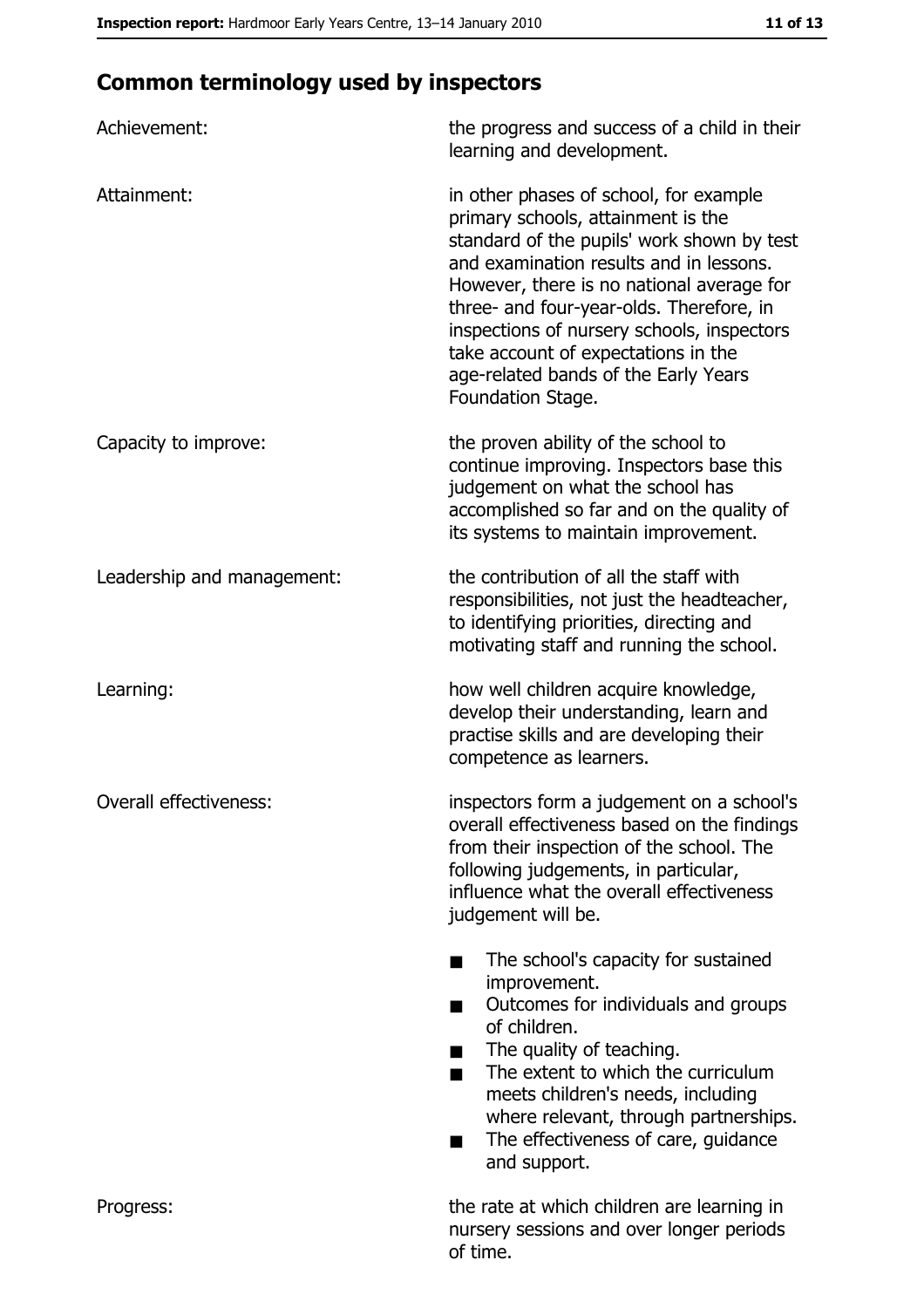This letter is provided for the school, parents and carers to share with their children. It describes Ofsted's main findings from the inspection of their school.



18 January 2010

Dear Children

Inspection of Hardmoor Early Years Centre, Southampton, SO16 3EP.

Thank you for making me feel so welcome when I visited you recently with one of my friends. I really enjoyed watching you at work and play, and chatting to you. I learned a lot about your Nursery and can see why you really enjoy coming.

I could see that you were very happy at the Nursery and do lots of exciting things in the classrooms, in the outside areas and in the woods. I was delighted to see how well you get on with each other and how well you concentrated on your activities so you make very good progress in learning lots of new things. I could also see how well all the adults look after you and the little children in Base 3.

Even though I can see that you have a good Nursery and there are many very special things about it. I have asked the adults to do two things to make it even better.

I have asked the adults to be even more careful about spotting anything that might need to be made a little safer, and for all the adults to work together and help make all the parts of the Early Years Centre even more effective and special.

Thank you again for helping me and making my time at the Nursery so enjoyable.

Yours sincerely

Mrs Callaghan.

Lead inspector.